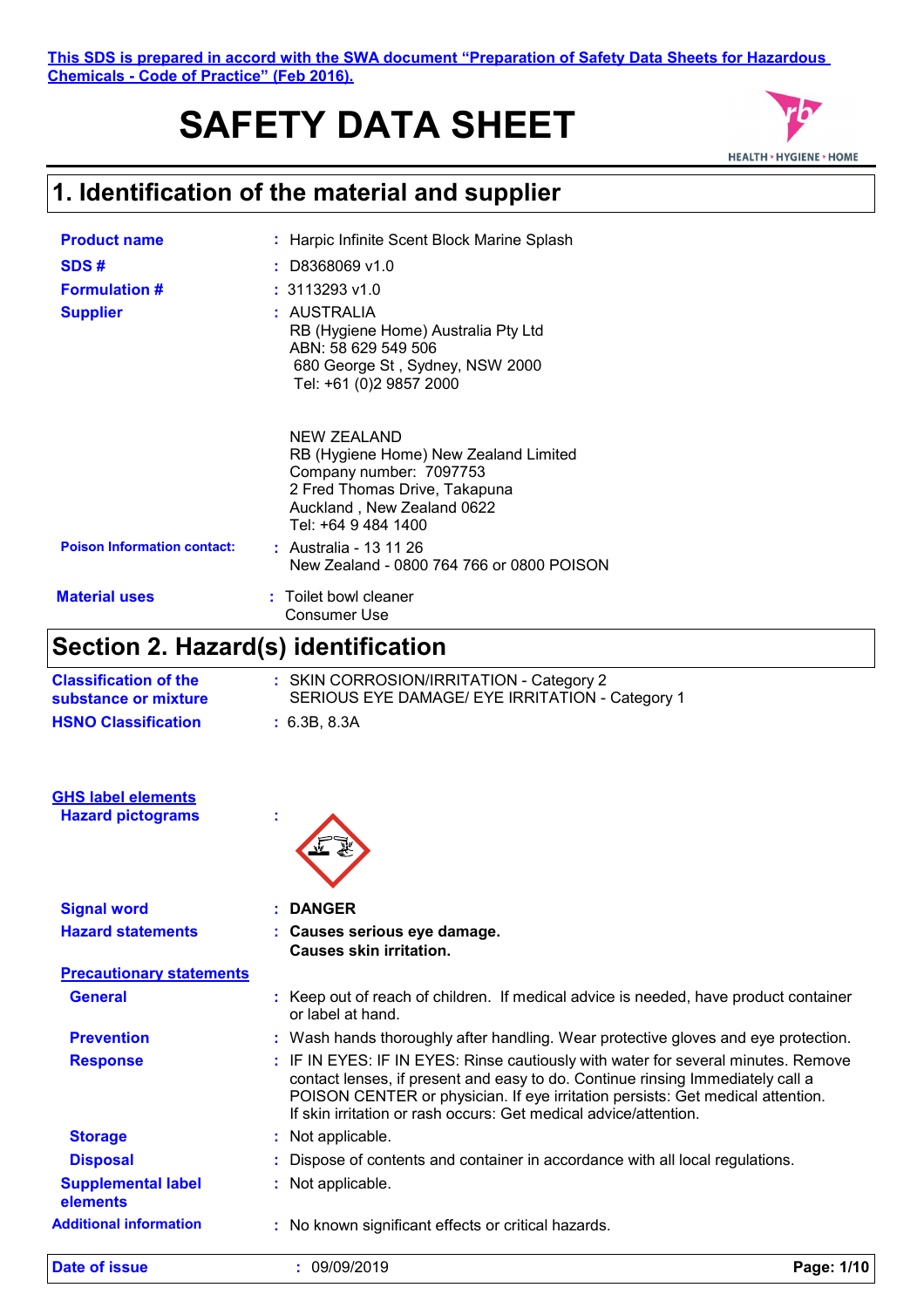### **Section 2. Hazard(s) identification**

**Recommendations :** No known significant effects or critical hazards.

- 
- **Recommendations :** No known significant effects or critical hazards.

**Other hazards which do not :** None known. **result in classification**

### **Section 3. Composition and ingredient information**

**Substance/mixture :**

: Mixture

| $\%$ (w/w) | <b>CAS number</b> |
|------------|-------------------|
| 1≥10 - ≤30 | 68439-57-6        |
| l≥10 - ≤30 | 68411-30-3        |
| ≤3         | 112926-00-8       |
| ՝≤3        | 8042-47-5         |
|            |                   |

 **Other Non-hazardous ingredients to 100%**

**Occupational exposure limits, if available, are listed in Section 8.**

#### **Section 4. First aid measures**

| <b>Description of necessary first aid measures</b> |                                                                                                                                                                                                                                                                                                                                                                                                                                                                                                                                                                                                                                                                                                                                                                                                                                                                                      |
|----------------------------------------------------|--------------------------------------------------------------------------------------------------------------------------------------------------------------------------------------------------------------------------------------------------------------------------------------------------------------------------------------------------------------------------------------------------------------------------------------------------------------------------------------------------------------------------------------------------------------------------------------------------------------------------------------------------------------------------------------------------------------------------------------------------------------------------------------------------------------------------------------------------------------------------------------|
| <b>Eye contact</b>                                 | : Get medical attention immediately. Call a poison center or physician. Immediately<br>flush eyes with plenty of water, occasionally lifting the upper and lower eyelids.<br>Check for and remove any contact lenses. Continue to rinse for at least 10 minutes.<br>Chemical burns must be treated promptly by a physician.                                                                                                                                                                                                                                                                                                                                                                                                                                                                                                                                                          |
| <b>Inhalation</b>                                  | Get medical attention immediately. Call a poison center or physician. Remove<br>victim to fresh air and keep at rest in a position comfortable for breathing. If it is<br>suspected that fumes are still present, the rescuer should wear an appropriate mask<br>or self-contained breathing apparatus. If not breathing, if breathing is irregular or if<br>respiratory arrest occurs, provide artificial respiration or oxygen by trained personnel.<br>It may be dangerous to the person providing aid to give mouth-to-mouth<br>resuscitation. If unconscious, place in recovery position and get medical attention<br>immediately. Maintain an open airway. Loosen tight clothing such as a collar, tie,<br>belt or waistband.                                                                                                                                                  |
| <b>Skin contact</b>                                | Get medical attention immediately. Call a poison center or physician. Flush<br>contaminated skin with plenty of water. Remove contaminated clothing and shoes.<br>Wash contaminated clothing thoroughly with water before removing it, or wear<br>gloves. Continue to rinse for at least 10 minutes. Chemical burns must be treated<br>promptly by a physician. Wash clothing before reuse. Clean shoes thoroughly<br>before reuse.                                                                                                                                                                                                                                                                                                                                                                                                                                                  |
| <b>Ingestion</b>                                   | Get medical attention immediately. Call a poison center or physician. Wash out<br>mouth with water. Remove dentures if any. Remove victim to fresh air and keep at<br>rest in a position comfortable for breathing. If material has been swallowed and the<br>exposed person is conscious, give small quantities of water to drink. Stop if the<br>exposed person feels sick as vomiting may be dangerous. Do not induce vomiting<br>unless directed to do so by medical personnel. If vomiting occurs, the head should<br>be kept low so that vomit does not enter the lungs. Chemical burns must be treated<br>promptly by a physician. Never give anything by mouth to an unconscious person.<br>If unconscious, place in recovery position and get medical attention immediately.<br>Maintain an open airway. Loosen tight clothing such as a collar, tie, belt or<br>waistband. |
| Most important symptoms/effects, acute and delayed |                                                                                                                                                                                                                                                                                                                                                                                                                                                                                                                                                                                                                                                                                                                                                                                                                                                                                      |
| <b>Potential acute health effects</b>              |                                                                                                                                                                                                                                                                                                                                                                                                                                                                                                                                                                                                                                                                                                                                                                                                                                                                                      |
| <b>Eye contact</b>                                 | : Causes serious eye damage.                                                                                                                                                                                                                                                                                                                                                                                                                                                                                                                                                                                                                                                                                                                                                                                                                                                         |
| <b>Inhalation</b>                                  | : No known significant effects or critical hazards.                                                                                                                                                                                                                                                                                                                                                                                                                                                                                                                                                                                                                                                                                                                                                                                                                                  |

**Date of issue :** 09/09/2019 **Page: 2/10**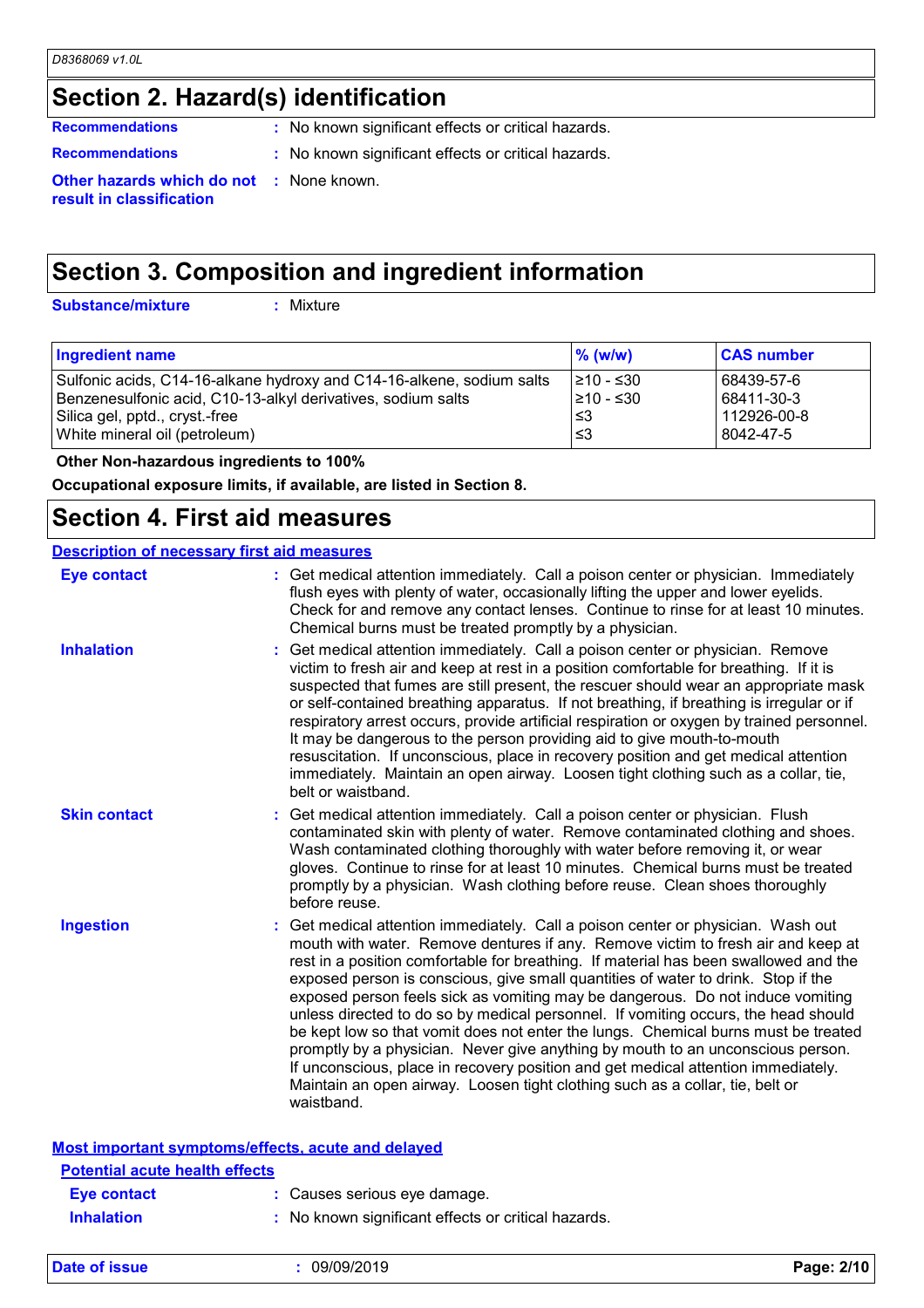### **Section 4. First aid measures**

| <b>Skin contact</b>                 | : Causes skin irritation.                                                                                                                                                                                                                                                                                                                                                                                       |  |
|-------------------------------------|-----------------------------------------------------------------------------------------------------------------------------------------------------------------------------------------------------------------------------------------------------------------------------------------------------------------------------------------------------------------------------------------------------------------|--|
| <b>Ingestion</b>                    | : No known significant effects or critical hazards.                                                                                                                                                                                                                                                                                                                                                             |  |
| <b>Over-exposure signs/symptoms</b> |                                                                                                                                                                                                                                                                                                                                                                                                                 |  |
| <b>Eye contact</b>                  | : Adverse symptoms may include the following:<br>pain<br>watering<br>redness                                                                                                                                                                                                                                                                                                                                    |  |
| <b>Inhalation</b>                   | : No specific data.                                                                                                                                                                                                                                                                                                                                                                                             |  |
| <b>Skin contact</b>                 | : Adverse symptoms may include the following:<br>pain or irritation<br>redness<br>blistering may occur                                                                                                                                                                                                                                                                                                          |  |
| <b>Ingestion</b>                    | : No specific data.                                                                                                                                                                                                                                                                                                                                                                                             |  |
|                                     | <b>Indication of immediate medical attention and special treatment needed, if necessary</b>                                                                                                                                                                                                                                                                                                                     |  |
| <b>Notes to physician</b>           | : Treat symptomatically. Contact poison treatment specialist immediately if large<br>quantities have been ingested or inhaled.                                                                                                                                                                                                                                                                                  |  |
| <b>Specific treatments</b>          | : No specific treatment.                                                                                                                                                                                                                                                                                                                                                                                        |  |
| <b>Protection of first-aiders</b>   | : No action shall be taken involving any personal risk or without suitable training. If it<br>is suspected that fumes are still present, the rescuer should wear an appropriate<br>mask or self-contained breathing apparatus. It may be dangerous to the person<br>providing aid to give mouth-to-mouth resuscitation. Wash contaminated clothing<br>thoroughly with water before removing it, or wear gloves. |  |

#### **See toxicological information (Section 11)**

### **Section 5. Fire-fighting measures**

| <b>Extinguishing media</b>                             |                                                                                                                                                                                                     |
|--------------------------------------------------------|-----------------------------------------------------------------------------------------------------------------------------------------------------------------------------------------------------|
| <b>Suitable extinguishing</b><br>media                 | : Use an extinguishing agent suitable for the surrounding fire.                                                                                                                                     |
| <b>Unsuitable extinguishing</b><br>media               | : None known.                                                                                                                                                                                       |
| <b>Specific hazards arising</b><br>from the chemical   | : No specific fire or explosion hazard.                                                                                                                                                             |
| <b>Hazardous thermal</b><br>decomposition products     | : Decomposition products may include the following materials:<br>sulfur oxides<br>metal oxide/oxides                                                                                                |
| <b>Special protective actions</b><br>for fire-fighters | : Promptly isolate the scene by removing all persons from the vicinity of the incident if<br>there is a fire. No action shall be taken involving any personal risk or without<br>suitable training. |
| <b>Special protective actions</b><br>for fire-fighters | : Fire-fighters should wear appropriate protective equipment and self-contained<br>breathing apparatus (SCBA) with a full face-piece operated in positive pressure<br>mode.                         |

#### **Section 6. Accidental release measures**

#### **Personal precautions, protective equipment and emergency procedures**

| <b>For non-emergency</b> | : No action shall be taken involving any personal risk or without suitable training.                                                                                                                                                                                                      |
|--------------------------|-------------------------------------------------------------------------------------------------------------------------------------------------------------------------------------------------------------------------------------------------------------------------------------------|
| personnel                | Evacuate surrounding areas. Keep unnecessary and unprotected personnel from<br>entering. Do not touch or walk through spilled material. Provide adequate<br>ventilation. Wear appropriate respirator when ventilation is inadequate. Put on<br>appropriate personal protective equipment. |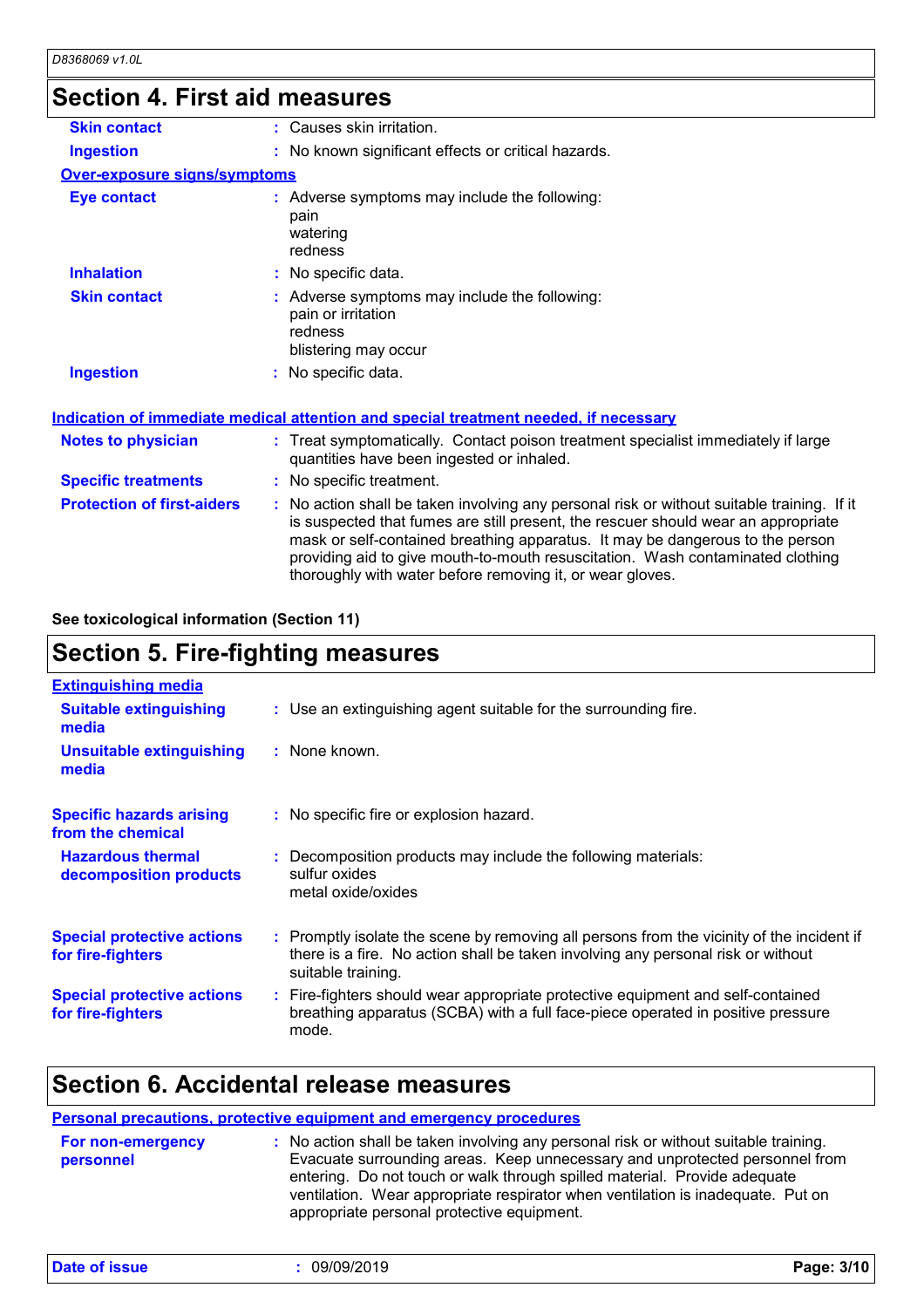#### **Section 6. Accidental release measures**

| For emergency responders :                            | If specialized clothing is required to deal with the spillage, take note of any<br>information in Section 8 on suitable and unsuitable materials. See also the<br>information in "For non-emergency personnel".                                                                                                                                                                                                                                    |
|-------------------------------------------------------|----------------------------------------------------------------------------------------------------------------------------------------------------------------------------------------------------------------------------------------------------------------------------------------------------------------------------------------------------------------------------------------------------------------------------------------------------|
| <b>Environmental precautions</b>                      | : Avoid dispersal of spilled material and runoff and contact with soil, waterways,<br>drains and sewers. Inform the relevant authorities if the product has caused<br>environmental pollution (sewers, waterways, soil or air).                                                                                                                                                                                                                    |
| Methods and materials for containment and cleaning up |                                                                                                                                                                                                                                                                                                                                                                                                                                                    |
| <b>Small spill</b>                                    | : Move containers from spill area. Avoid dust generation. Using a vacuum with<br>HEPA filter will reduce dust dispersal. Place spilled material in a designated,<br>labeled waste container. Dispose of via a licensed waste disposal contractor.                                                                                                                                                                                                  |
| Large spill                                           | : Move containers from spill area. Approach release from upwind. Prevent entry into<br>sewers, water courses, basements or confined areas. Avoid dust generation. Do<br>not dry sweep. Vacuum dust with equipment fitted with a HEPA filter and place in a<br>closed, labeled waste container. Dispose of via a licensed waste disposal<br>contractor. Note: see Section 1 for emergency contact information and Section 13<br>for waste disposal. |

**See Section 1 for emergency contact information.**

**See Section 8 for information on appropriate personal protective equipment. See Section 13 for additional waste treatment information.**

### **Section 7. Handling and storage**

#### **Precautions for safe handling**

| <u>TO OWNER THE TOT OWIO THEIR MITHS</u>                                         |                                                                                                                                                                                                                                                                                                                                                                                                                                                                                                                                 |
|----------------------------------------------------------------------------------|---------------------------------------------------------------------------------------------------------------------------------------------------------------------------------------------------------------------------------------------------------------------------------------------------------------------------------------------------------------------------------------------------------------------------------------------------------------------------------------------------------------------------------|
| <b>Protective measures</b>                                                       | : Put on appropriate personal protective equipment (see Section 8). Do not get in<br>eyes or on skin or clothing. Do not ingest. If during normal use the material<br>presents a respiratory hazard, use only with adequate ventilation or wear<br>appropriate respirator. Keep in the original container or an approved alternative<br>made from a compatible material, kept tightly closed when not in use. Empty<br>containers retain product residue and can be hazardous. Do not reuse container.                          |
| <b>Advice on general</b><br>occupational hygiene                                 | : Eating, drinking and smoking should be prohibited in areas where this material is<br>handled, stored and processed. Workers should wash hands and face before<br>eating, drinking and smoking. Remove contaminated clothing and protective<br>equipment before entering eating areas. See also Section 8 for additional<br>information on hygiene measures.                                                                                                                                                                   |
| <b>Conditions for safe storage,</b><br>including any<br><b>incompatibilities</b> | Store in accordance with local regulations. Store in original container protected<br>from direct sunlight in a dry, cool and well-ventilated area, away from incompatible<br>materials (see Section 10) and food and drink. Store locked up. Keep container<br>tightly closed and sealed until ready for use. Containers that have been opened<br>must be carefully resealed and kept upright to prevent leakage. Do not store in<br>unlabeled containers. Use appropriate containment to avoid environmental<br>contamination. |

#### **Section 8. Exposure controls and personal protection**

**Control parameters Australia**

#### **Occupational exposure limits**

| <b>Ingredient name</b>                                          | <b>Exposure limits</b>                                                                                                                               |
|-----------------------------------------------------------------|------------------------------------------------------------------------------------------------------------------------------------------------------|
| Silica gel, pptd., cryst.-free<br>White mineral oil (petroleum) | Safe Work Australia (Australia, 4/2018).<br>TWA: 10 mg/m <sup>3</sup> 8 hours. Form: Inspirable fraction<br>Safe Work Australia (Australia, 4/2018). |
|                                                                 | TWA: 5 mg/m <sup>3</sup> 8 hours. Form: mist                                                                                                         |

**New Zealand**

**Date of issue :** 09/09/2019 **Page: 4/10**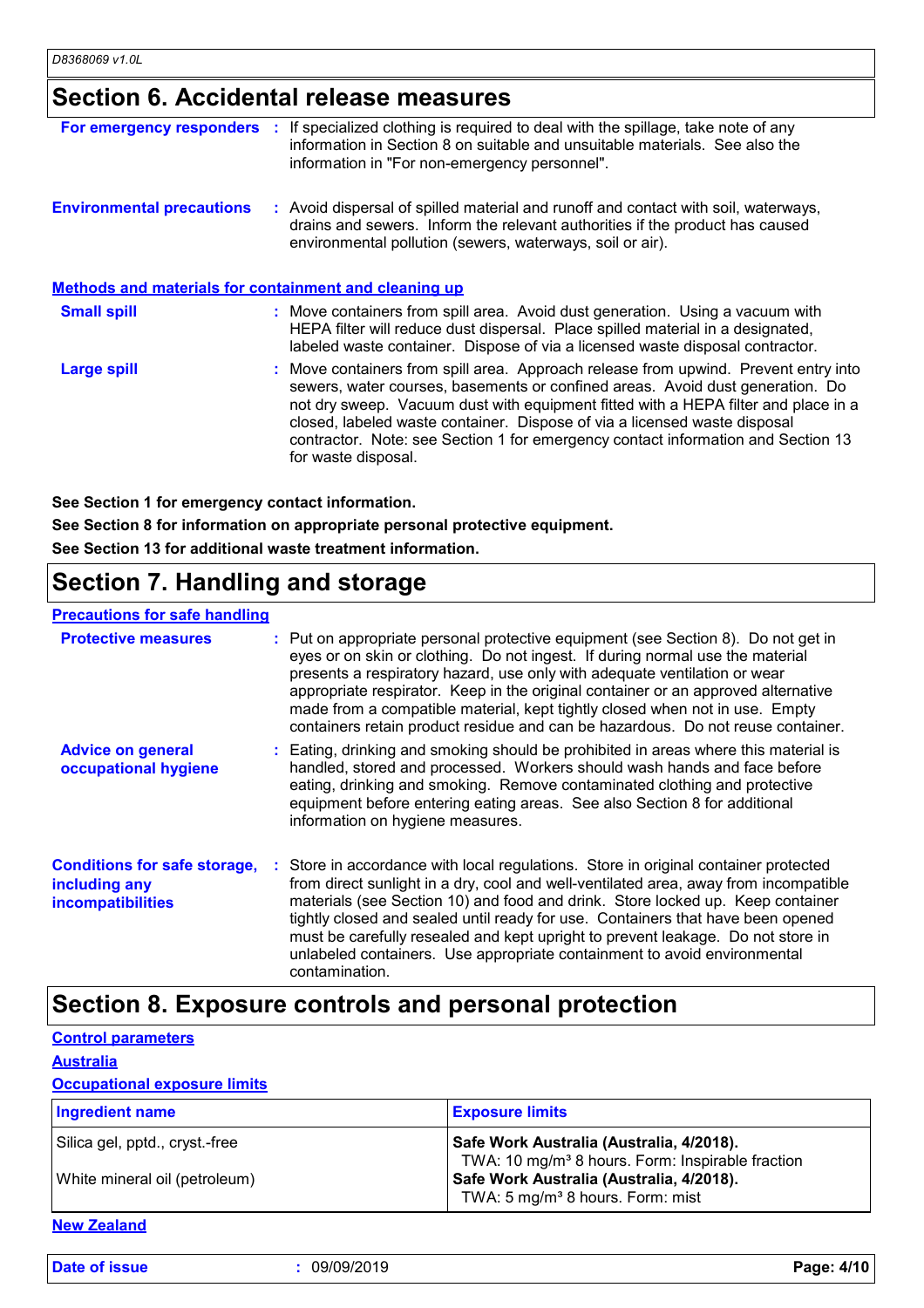## **Section 8. Exposure controls and personal protection**

|                                                   | <b>Occupational exposure limits</b><br>: No exposure standard allocated. |                                                                                                                                                                                                                                                                                                                                                                                                                                                                                                                                                                                                             |  |
|---------------------------------------------------|--------------------------------------------------------------------------|-------------------------------------------------------------------------------------------------------------------------------------------------------------------------------------------------------------------------------------------------------------------------------------------------------------------------------------------------------------------------------------------------------------------------------------------------------------------------------------------------------------------------------------------------------------------------------------------------------------|--|
| <b>Ingredient name</b>                            |                                                                          | <b>Exposure limits</b>                                                                                                                                                                                                                                                                                                                                                                                                                                                                                                                                                                                      |  |
| Silica gel, pptd., cryst.-free                    |                                                                          | NZ HSWA 2015 (New Zealand, 11/2017).<br>WES-TWA: 10 mg/m <sup>3</sup> 8 hours.                                                                                                                                                                                                                                                                                                                                                                                                                                                                                                                              |  |
| White mineral oil (petroleum)                     |                                                                          | NZ HSWA 2015 (New Zealand, 11/2017).<br>WES-TWA: 5 mg/m <sup>3</sup> 8 hours. Form: Mist<br>WES-STEL: 10 mg/m <sup>3</sup> 15 minutes. Form: Mist                                                                                                                                                                                                                                                                                                                                                                                                                                                           |  |
| <b>Appropriate engineering</b><br><b>controls</b> |                                                                          | : If user operations generate dust, fumes, gas, vapor or mist, use process enclosures,<br>local exhaust ventilation or other engineering controls to keep worker exposure to<br>airborne contaminants below any recommended or statutory limits.                                                                                                                                                                                                                                                                                                                                                            |  |
| <b>Environmental exposure</b><br><b>controls</b>  |                                                                          | : Emissions from ventilation or work process equipment should be checked to ensure<br>they comply with the requirements of environmental protection legislation. In some<br>cases, fume scrubbers, filters or engineering modifications to the process<br>equipment will be necessary to reduce emissions to acceptable levels.                                                                                                                                                                                                                                                                             |  |
| <b>Individual protection measures</b>             |                                                                          |                                                                                                                                                                                                                                                                                                                                                                                                                                                                                                                                                                                                             |  |
| <b>Hygiene measures</b>                           |                                                                          | : Wash hands, forearms and face thoroughly after handling chemical products, before<br>eating, smoking and using the lavatory and at the end of the working period.<br>Appropriate techniques should be used to remove potentially contaminated clothing.<br>Wash contaminated clothing before reusing. Ensure that eyewash stations and<br>safety showers are close to the workstation location.                                                                                                                                                                                                           |  |
| <b>Eye/face protection</b>                        | required instead.                                                        | : Safety eyewear complying with an approved standard should be used when a risk<br>assessment indicates this is necessary to avoid exposure to liquid splashes, mists,<br>gases or dusts. If contact is possible, the following protection should be worn,<br>unless the assessment indicates a higher degree of protection: chemical splash<br>goggles and/or face shield. If inhalation hazards exist, a full-face respirator may be                                                                                                                                                                      |  |
| <b>Skin protection</b>                            |                                                                          |                                                                                                                                                                                                                                                                                                                                                                                                                                                                                                                                                                                                             |  |
| <b>Hand protection</b>                            | estimated.                                                               | : Chemical-resistant, impervious gloves complying with an approved standard should<br>be worn at all times when handling chemical products if a risk assessment indicates<br>this is necessary. Considering the parameters specified by the glove manufacturer,<br>check during use that the gloves are still retaining their protective properties. It<br>should be noted that the time to breakthrough for any glove material may be<br>different for different glove manufacturers. In the case of mixtures, consisting of<br>several substances, the protection time of the gloves cannot be accurately |  |
| <b>Body protection</b>                            | before handling this product.                                            | : Personal protective equipment for the body should be selected based on the task<br>being performed and the risks involved and should be approved by a specialist                                                                                                                                                                                                                                                                                                                                                                                                                                          |  |
| <b>Other skin protection</b>                      |                                                                          | : Appropriate footwear and any additional skin protection measures should be<br>selected based on the task being performed and the risks involved and should be<br>approved by a specialist before handling this product.                                                                                                                                                                                                                                                                                                                                                                                   |  |
| <b>Respiratory protection</b>                     | aspects of use.                                                          | : Based on the hazard and potential for exposure, select a respirator that meets the<br>appropriate standard or certification. Respirators must be used according to a<br>respiratory protection program to ensure proper fitting, training, and other important                                                                                                                                                                                                                                                                                                                                            |  |

#### **Section 9. Physical and chemical properties**

| $:$ Solid.         |
|--------------------|
| $\therefore$ Blue. |
| $:$ Fragrant.      |
| : Not available.   |
| : Not available.   |
|                    |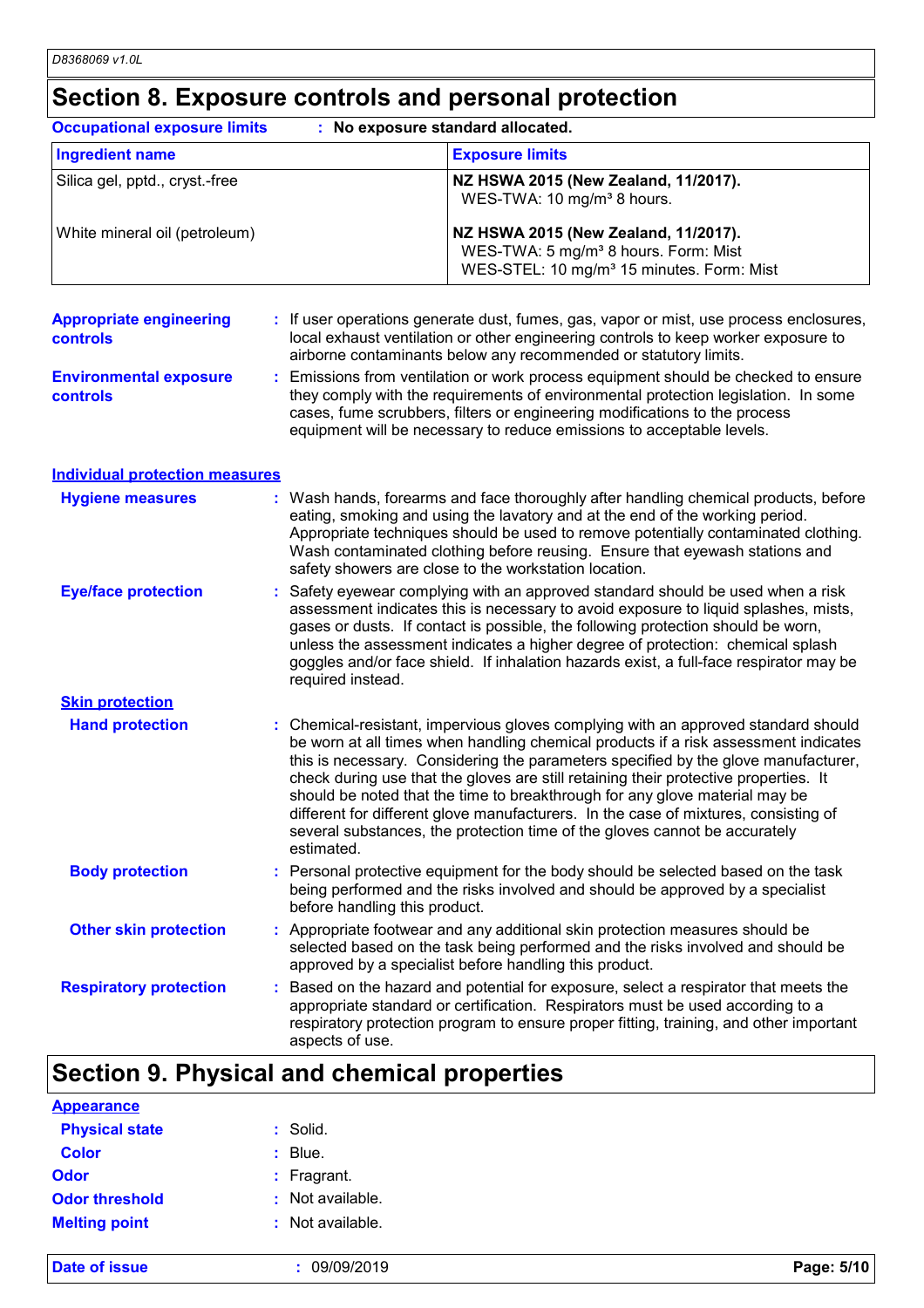### **Section 9. Physical and chemical properties**

| <b>Boiling point</b>                              | $:$ Not available.                                                     |
|---------------------------------------------------|------------------------------------------------------------------------|
| <b>Flash point</b>                                | : Not available.                                                       |
| <b>Evaporation rate</b>                           | : Not available.                                                       |
| <b>Flammability (solid, gas)</b>                  | : Not available.                                                       |
| Lower and upper explosive<br>(flammable) limits   | $:$ Not available.                                                     |
| <b>Vapor pressure</b>                             | $:$ Not available.                                                     |
| <b>Vapor density</b>                              | : Not available.                                                       |
| <b>Relative density</b>                           | $:$ Not available.                                                     |
| <b>Solubility</b>                                 | : Easily soluble in the following materials: cold water and hot water. |
| <b>Solubility in water</b>                        | $:$ Not available.                                                     |
| <b>Partition coefficient: n-</b><br>octanol/water | $:$ Not available.                                                     |
| <b>Auto-ignition temperature</b>                  | : Not available.                                                       |
| <b>Decomposition temperature</b>                  | $:$ Not available.                                                     |
| <b>Viscosity</b>                                  | : Not available.                                                       |
| Flow time (ISO 2431)                              | : Not available.                                                       |
|                                                   |                                                                        |

|  | <b>Section 10. Stability and reactivity</b> |  |
|--|---------------------------------------------|--|
|--|---------------------------------------------|--|

| <b>Reactivity</b>                            | : No specific test data related to reactivity available for this product or its ingredients.              |
|----------------------------------------------|-----------------------------------------------------------------------------------------------------------|
| <b>Chemical stability</b>                    | : The product is stable.                                                                                  |
| <b>Possibility of hazardous</b><br>reactions | : Under normal conditions of storage and use, hazardous reactions will not occur.                         |
| <b>Conditions to avoid</b>                   | : No specific data.                                                                                       |
| Incompatible materials                       | : No specific data.                                                                                       |
| <b>Hazardous decomposition</b><br>products   | : Under normal conditions of storage and use, hazardous decomposition products<br>should not be produced. |

#### **Section 11. Toxicological information**

#### **Information on toxicological effects**

| <b>Acute toxicity</b>                                                                                                             |                        |                |                          |                 |
|-----------------------------------------------------------------------------------------------------------------------------------|------------------------|----------------|--------------------------|-----------------|
| <b>Product/ingredient name</b>                                                                                                    | <b>Result</b>          | <b>Species</b> | <b>Dose</b>              | <b>Exposure</b> |
| Sulfonic acids,<br>C14-16-alkane hydroxy and<br>C14-16-alkene, sodium salts<br>Benzenesulfonic acid,<br>C10-13-alkyl derivatives, | LD50 Oral<br>LD50 Oral | Rat<br>Rat     | 2310 mg/kg<br>1080 mg/kg |                 |
| sodium salts<br>White mineral oil (petroleum) LD50 Oral                                                                           |                        | Rat            | >5000 mg/kg              | -               |

**Conclusion/Summary :** Based on available data, the classification criteria are not met.

**Irritation/Corrosion**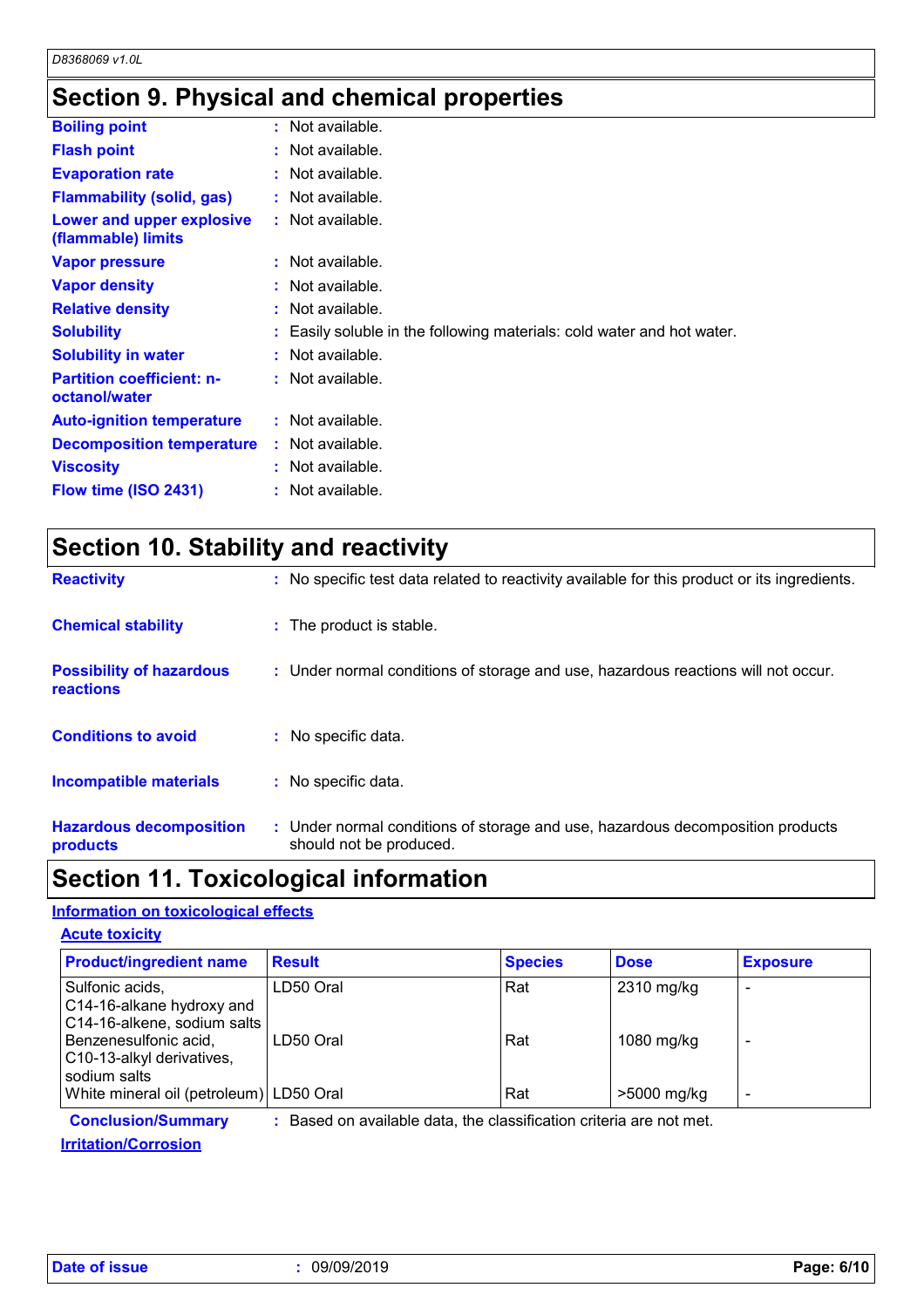### **Section 11. Toxicological information**

| <b>Product/ingredient name</b>                            | <b>Result</b>                                                                       | <b>Species</b> | <b>Score</b> | <b>Exposure</b> | <b>Observation</b> |
|-----------------------------------------------------------|-------------------------------------------------------------------------------------|----------------|--------------|-----------------|--------------------|
| Benzenesulfonic acid,<br>C10-13-alkyl derivatives,        | Skin - Moderate irritant                                                            | Rabbit         |              | 0.5 Mililiters  | L,                 |
| sodium salts                                              | Eyes - Severe irritant                                                              | In vivo        |              |                 |                    |
|                                                           |                                                                                     |                |              |                 |                    |
| <b>Conclusion/Summary</b><br><b>Skin</b>                  | : Based on Calculation method: Causes skin irritation.                              |                |              |                 |                    |
|                                                           | : Based on Calculation method: Causes serious eye damage.                           |                |              |                 |                    |
| <b>Eyes</b><br><b>Respiratory</b>                         | : Based on available data, the classification criteria are not met.                 |                |              |                 |                    |
| <b>Sensitization</b>                                      |                                                                                     |                |              |                 |                    |
| Not available.                                            |                                                                                     |                |              |                 |                    |
|                                                           |                                                                                     |                |              |                 |                    |
| <b>Conclusion/Summary</b><br><b>Skin</b>                  | : Based on available data, the classification criteria are not met.                 |                |              |                 |                    |
|                                                           |                                                                                     |                |              |                 |                    |
| <b>Respiratory</b><br><b>Mutagenicity</b>                 | : Based on available data, the classification criteria are not met.                 |                |              |                 |                    |
| Not available.                                            |                                                                                     |                |              |                 |                    |
|                                                           |                                                                                     |                |              |                 |                    |
| <b>Conclusion/Summary</b>                                 | : Based on available data, the classification criteria are not met.                 |                |              |                 |                    |
| <b>Carcinogen</b>                                         |                                                                                     |                |              |                 |                    |
| Not available.                                            |                                                                                     |                |              |                 |                    |
| <b>Conclusion/Summary</b>                                 | : Based on available data, the classification criteria are not met.                 |                |              |                 |                    |
| <b>Reproduction toxicity</b>                              |                                                                                     |                |              |                 |                    |
| Not available.                                            |                                                                                     |                |              |                 |                    |
| <b>Conclusion/Summary</b>                                 | : Based on available data, the classification criteria are not met.                 |                |              |                 |                    |
| <b>Teratogenicity</b>                                     |                                                                                     |                |              |                 |                    |
| Not available.                                            |                                                                                     |                |              |                 |                    |
| <b>Conclusion/Summary</b>                                 | : Based on available data, the classification criteria are not met.                 |                |              |                 |                    |
| <b>Specific target organ toxicity (single exposure)</b>   |                                                                                     |                |              |                 |                    |
| Not available.                                            |                                                                                     |                |              |                 |                    |
|                                                           |                                                                                     |                |              |                 |                    |
| <b>Specific target organ toxicity (repeated exposure)</b> |                                                                                     |                |              |                 |                    |
| Not available.                                            |                                                                                     |                |              |                 |                    |
| <b>Aspiration hazard</b>                                  |                                                                                     |                |              |                 |                    |
| Not available.                                            |                                                                                     |                |              |                 |                    |
|                                                           |                                                                                     |                |              |                 |                    |
| <b>Information on the likely</b>                          | : Not available.                                                                    |                |              |                 |                    |
| routes of exposure                                        |                                                                                     |                |              |                 |                    |
| <b>Potential acute health effects</b>                     |                                                                                     |                |              |                 |                    |
| <b>Eye contact</b>                                        | : Causes serious eye damage.                                                        |                |              |                 |                    |
| <b>Inhalation</b>                                         | : No known significant effects or critical hazards.                                 |                |              |                 |                    |
| <b>Skin contact</b>                                       | : Causes skin irritation.                                                           |                |              |                 |                    |
| <b>Ingestion</b>                                          | : No known significant effects or critical hazards.                                 |                |              |                 |                    |
|                                                           | <b>Symptoms related to the physical, chemical and toxicological characteristics</b> |                |              |                 |                    |
| <b>Eye contact</b>                                        | : Adverse symptoms may include the following:                                       |                |              |                 |                    |
|                                                           | pain                                                                                |                |              |                 |                    |
|                                                           | watering                                                                            |                |              |                 |                    |
| <b>Inhalation</b>                                         | redness                                                                             |                |              |                 |                    |
|                                                           | : No specific data.                                                                 |                |              |                 |                    |
| <b>Date of issue</b>                                      | : 09/09/2019                                                                        |                |              |                 | Page: 7/10         |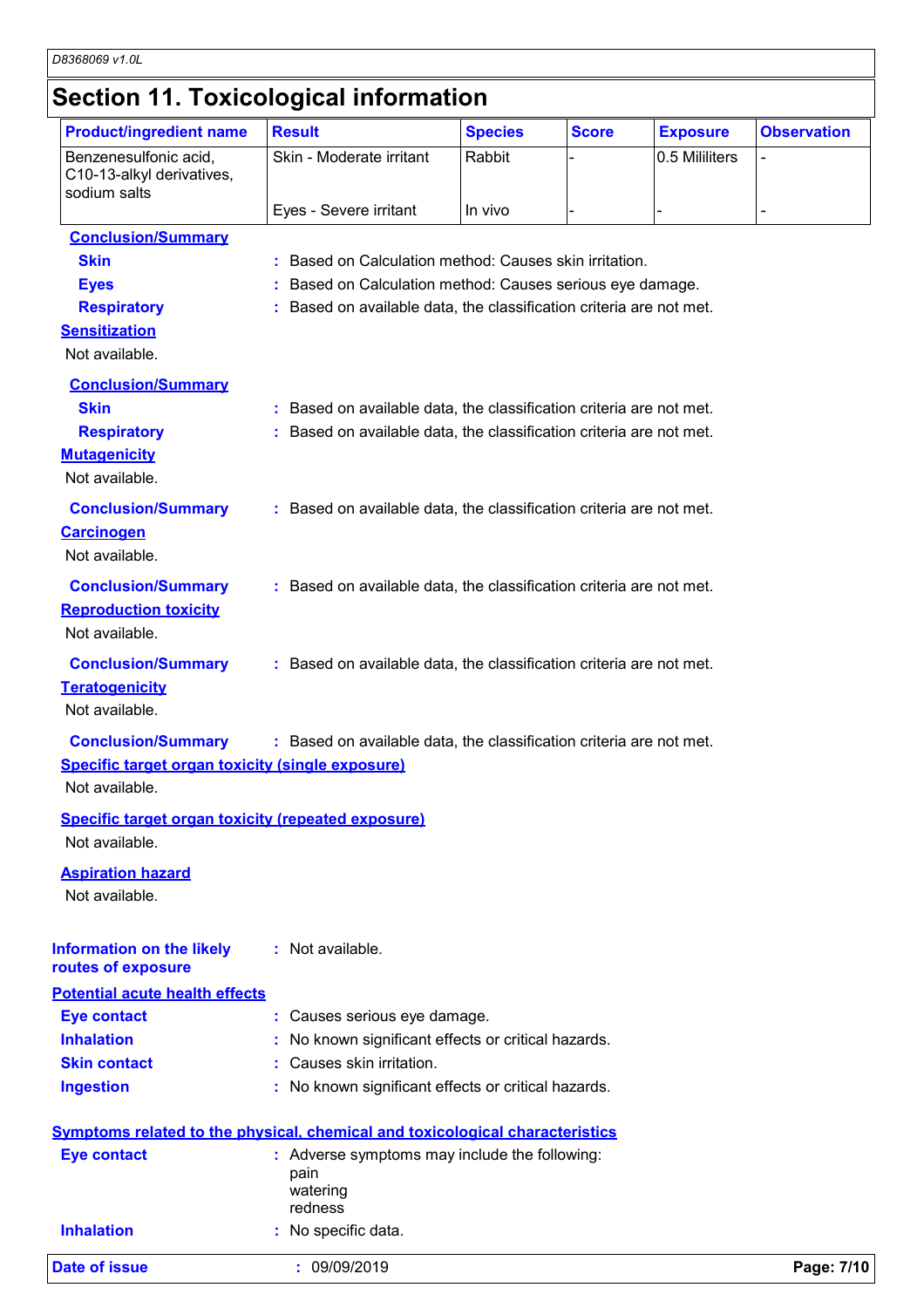## **Section 11. Toxicological information**

| <b>Skin contact</b>                               | : Adverse symptoms may include the following:<br>pain or irritation<br>redness<br>blistering may occur |  |
|---------------------------------------------------|--------------------------------------------------------------------------------------------------------|--|
| <b>Ingestion</b>                                  | : No specific data.                                                                                    |  |
|                                                   | Delayed and immediate effects and also chronic effects from short and long term exposure               |  |
| <b>Short term exposure</b>                        |                                                                                                        |  |
| <b>Potential immediate</b><br>effects             | : Not available.                                                                                       |  |
| <b>Potential delayed effects</b>                  | : Not available.                                                                                       |  |
| <b>Long term exposure</b>                         |                                                                                                        |  |
| <b>Potential immediate</b><br>effects             | : Not available.                                                                                       |  |
| <b>Potential delayed effects : Not available.</b> |                                                                                                        |  |
| <b>Potential chronic health effects</b>           |                                                                                                        |  |
| Not available.                                    |                                                                                                        |  |
| <b>Conclusion/Summary</b>                         | : Based on available data, the classification criteria are not met.                                    |  |
| <b>General</b>                                    | : No known significant effects or critical hazards.                                                    |  |
| <b>Carcinogenicity</b>                            | : No known significant effects or critical hazards.                                                    |  |
| <b>Mutagenicity</b>                               | : No known significant effects or critical hazards.                                                    |  |
| <b>Teratogenicity</b>                             | : No known significant effects or critical hazards.                                                    |  |
| <b>Developmental effects</b>                      | : No known significant effects or critical hazards.                                                    |  |
| <b>Fertility effects</b>                          | : No known significant effects or critical hazards.                                                    |  |

#### **Numerical measures of toxicity**

**Acute toxicity estimates**

| <b>Route</b> | <b>ATE value</b> |
|--------------|------------------|
| Oral         | 6947.2 mg/kg     |

#### **Section 12. Ecological information**

#### **Toxicity**

| <b>Product/ingredient name</b>                                              | <b>Result</b>                                                                   | <b>Species</b>                                                               | <b>Exposure</b> |
|-----------------------------------------------------------------------------|---------------------------------------------------------------------------------|------------------------------------------------------------------------------|-----------------|
| Sulfonic acids,<br>C14-16-alkane hydroxy and<br>C14-16-alkene, sodium salts | Acute EC50 4.53 mg/l Fresh water                                                | Crustaceans - Ceriodaphnia<br>dubia - Neonate                                | 48 hours        |
| Benzenesulfonic acid,<br>C10-13-alkyl derivatives,<br>sodium salts          | Acute LC50 5 mg/l Fresh water                                                   | Fish - Oncorhynchus mykiss -<br>Juvenile (Fledgling, Hatchling,<br>Weanling) | 96 hours        |
| <b>Conclusion/Summary</b>                                                   | Based on Calculation Method: Harmful to aquatic life with long lasting effects. |                                                                              |                 |

#### **Persistence and degradability**

|  |  |  | <b>Conclusion/Sumn</b> |
|--|--|--|------------------------|
|  |  |  |                        |

**Clusion/Summary :** The surfactants contained in this mixture comply with the biodegradability criteria as laid down in Regulation (EC) No. 648/2004 on detergents.

| <b>Product/ingredient name</b>   | <b>Aquatic half-life</b> | <b>Photolysis</b> | Biodegradability |
|----------------------------------|--------------------------|-------------------|------------------|
| White mineral oil (petroleum)  - |                          |                   | Readily          |

**Date of issue :** 09/09/2019 **Page: 8/10**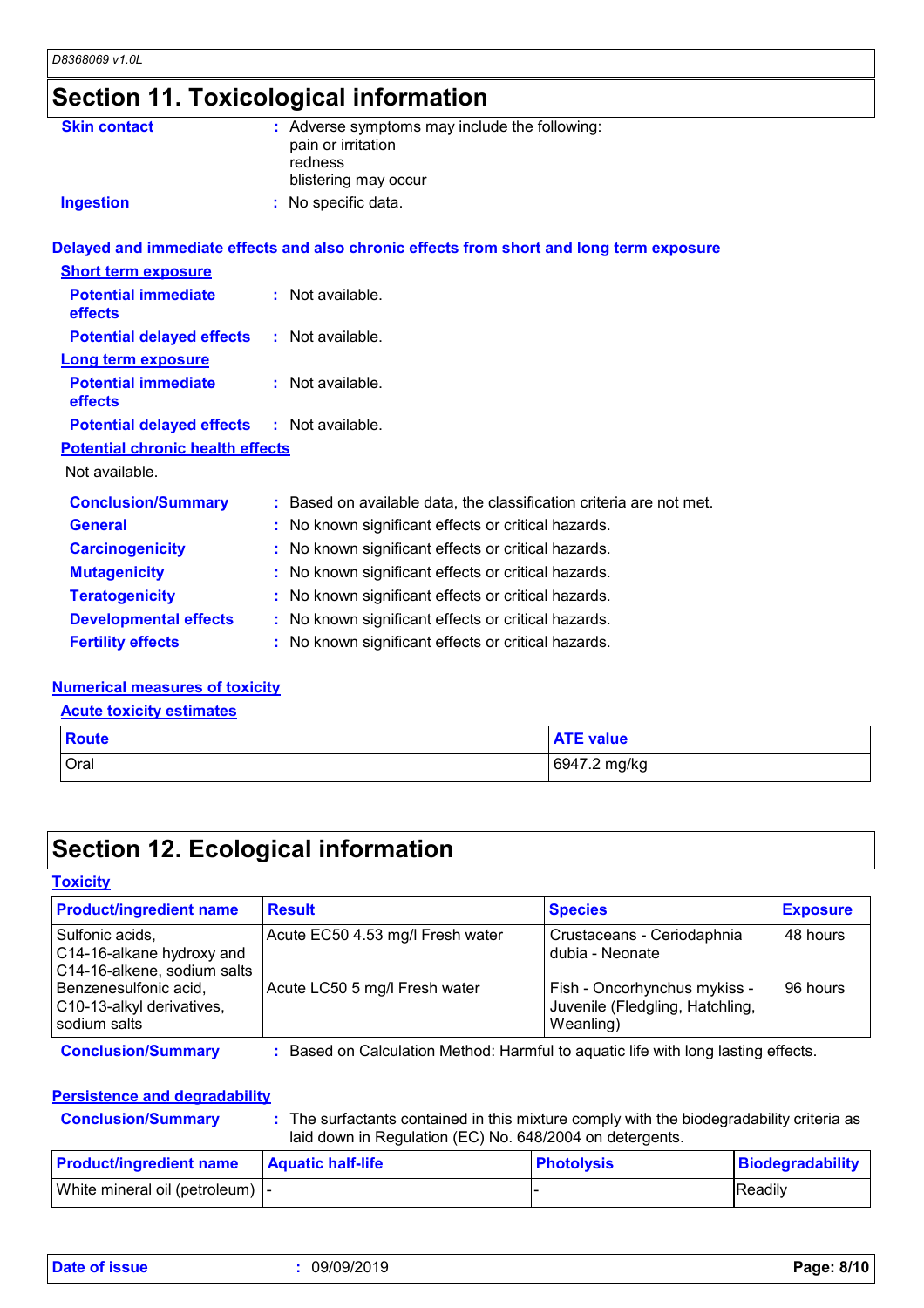### **Section 12. Ecological information**

#### **Bioaccumulative potential**

| <b>Product/ingredient name</b>                                              | $LogP_{ow}$ | <b>BCF</b> | <b>Potential</b> |
|-----------------------------------------------------------------------------|-------------|------------|------------------|
| Sulfonic acids,<br>C14-16-alkane hydroxy and<br>C14-16-alkene, sodium salts | $-1.3$      |            | low              |
| Benzenesulfonic acid,<br>C10-13-alkyl derivatives,<br>sodium salts          | 3.32        |            | low              |
| White mineral oil (petroleum)  >6                                           |             |            | high             |

#### **Mobility in soil**

| <b>Soil/water partition</b> | : Not available. |
|-----------------------------|------------------|
| <b>coefficient (Koc)</b>    |                  |

**Other adverse effects** : No known significant effects or critical hazards.

### **Section 13. Disposal considerations**

| <b>Disposal methods</b> | : The generation of waste should be avoided or minimized wherever possible.<br>Disposal of this product, solutions and any by-products should at all times comply<br>with the requirements of environmental protection and waste disposal legislation<br>and any regional local authority requirements. Dispose of surplus and non-<br>recyclable products via a licensed waste disposal contractor. Waste should not be<br>disposed of untreated to the sewer unless fully compliant with the requirements of<br>all authorities with jurisdiction. Waste packaging should be recycled. Incineration or<br>landfill should only be considered when recycling is not feasible. This material and<br>its container must be disposed of in a safe way. Care should be taken when<br>handling emptied containers that have not been cleaned or rinsed out. Empty<br>containers or liners may retain some product residues. Avoid dispersal of spilled |
|-------------------------|----------------------------------------------------------------------------------------------------------------------------------------------------------------------------------------------------------------------------------------------------------------------------------------------------------------------------------------------------------------------------------------------------------------------------------------------------------------------------------------------------------------------------------------------------------------------------------------------------------------------------------------------------------------------------------------------------------------------------------------------------------------------------------------------------------------------------------------------------------------------------------------------------------------------------------------------------|
|                         | material and runoff and contact with soil, waterways, drains and sewers.                                                                                                                                                                                                                                                                                                                                                                                                                                                                                                                                                                                                                                                                                                                                                                                                                                                                           |

#### **Section 14. Transport information**

|                                      | <b>ADG</b>               | <b>ADR/RID</b> | <b>IMDG</b>    | <b>IATA</b>    |
|--------------------------------------|--------------------------|----------------|----------------|----------------|
| <b>UN number</b>                     | Not regulated.           | Not regulated. | Not regulated. | Not regulated. |
| <b>UN proper</b><br>shipping name    | -                        |                |                |                |
| <b>Transport hazard</b><br>class(es) |                          |                |                |                |
| <b>Packing group</b>                 | $\overline{\phantom{a}}$ |                | ٠              |                |
| <b>Environmental</b><br>hazards      | No.                      | No.            | No.            | No.            |

**Special precautions for user Transport within user's premises:** always transport in closed containers that are **:** upright and secure. Ensure that persons transporting the product know what to do in the event of an accident or spillage.

**Transport in bulk according to Annex II of MARPOL and the IBC Code :** Not available.